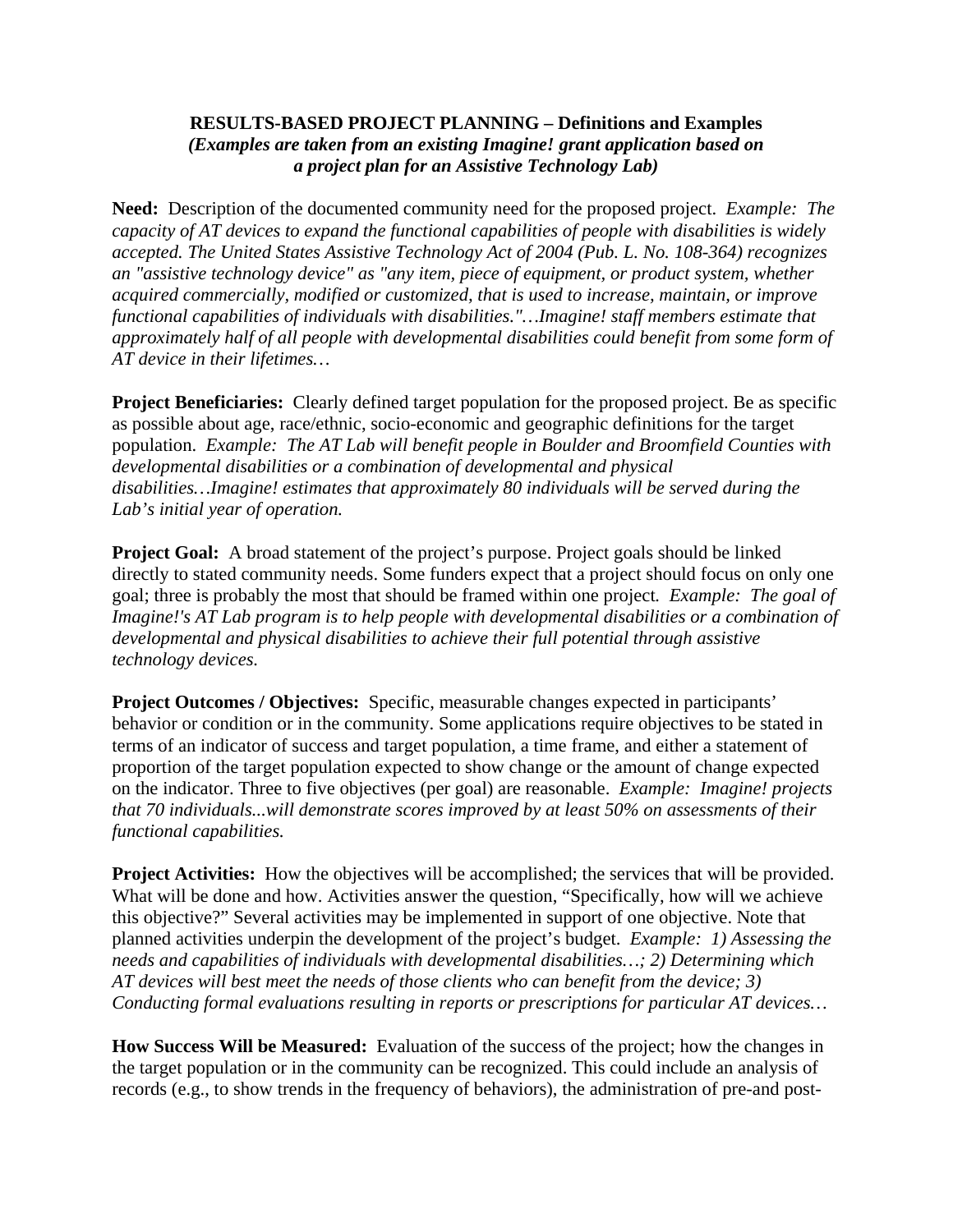tests to participants to show an increase in skills or a change in attitudes, caregiver surveys that indicate the impact of services (vs. satisfaction with staff), or changes in community-wide measurements. Aggregate data (vs. isolated endorsements) demonstrating the projects' results are required by a growing majority of corporate, foundation, and government funders. *Example: Imagine! will evaluate the success of the AT Lab by administering pre- and post-tests of client functionality using its own cross-disability assessment tool…an innovative level-of-functioning scale…* 

**Timeline:** Timetable for implementation once funding is received, with reference to external contingencies if appropriate. *Example: During July, 2010, Imagine! will create the AT Lab. This will involve ordering equipment, hiring the AT Lab Coordinator, and installing and testing all technologies… (and so on through all of the steps)*